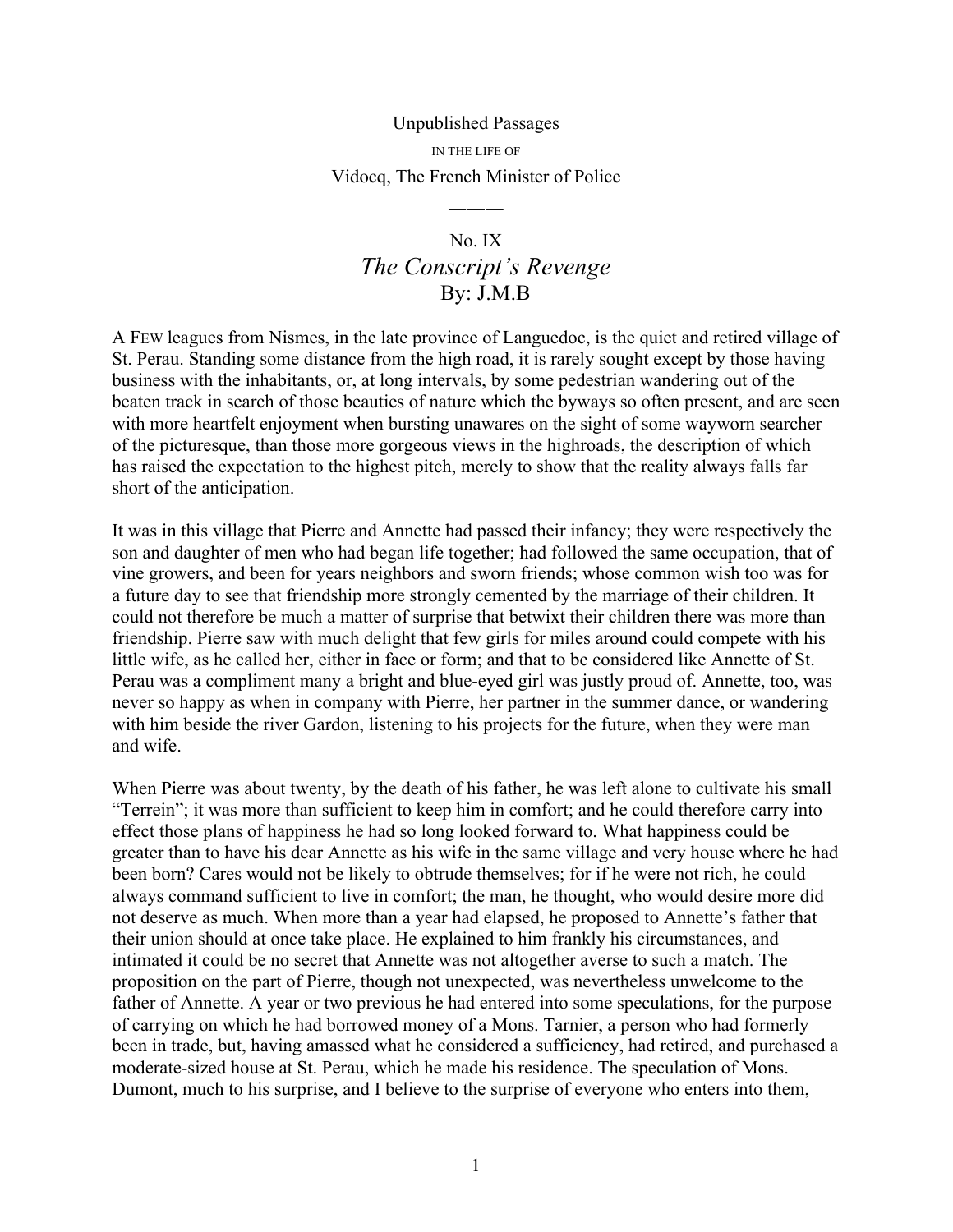failed. It was very astonishing how it could have happened; and particularly unfortunate that he had not forseen it, since he might have provided some means of repaying the money; but true it was that paying was entirely out of the question; for he had not only lost what he borrowed, but all his own besides; and as to the sale of his land, that would not be sufficient by one half. He put the best face on the matter; went to Mons. Tarnier, told him all the circumstances, that the speculation had failed, and that he had not wherewithal to repay the loan. Mons. Tarnier did not seem at all surprised that the speculation should have failed, and much less that, having so done, Dumont was unable to pay him what he had lent; he assured him that it was but a trifle; this Dumont denied, because, he could not see that when a man owed twice as much as he was able to pay, that it was to be called a trifle. Tarnier informed him that it was in his power to more than pay him twice over. Dumont could not at all perceive how; and the other explained, by saying that the charms of Annette had made such an indelible impression in his heart, that for her sake he would sacrifice everything; and if he were to become her husband, would not only release Dumont from all claims he had against him, but supply him with money to begin the speculation anew: to this arrangement the father acceded; and it was whilst he was debating in his own mind how to gain the consent of Annette, that Pierre inopportunely urged his suit. There was no other way to answer Pierre than by informing him of everything. What was the amount?—far, far more than Pierre, by the sale of everything, could hope to obtain. That he was obliged to admit; but with unusual ardor, he still urged his suit, and the folly as well as heartlessness of forcing the girl to marry one she could never love: it would be to her the source of never ending sorrows, and embitter the whole of a life which might otherwise be passed in content and happiness. Besides, how could he reconcile it to his feelings to sell his only child for money. Pierre was confident that he never loved his daughter, since he could barter her person and affections for gold, as if he were selling a beast of the field. Dumont remained inflexible; but promised that he would wait five years, as Annette was still young; and if, during that time, Pierre could raise sufficient money to release him from his present difficulties, the girl should then be his. This promise he made without the remotest intention of keeping; but the presence and importunities of Pierre became annoying and perplexing, and he was glad to get rid of him on any terms.

Pierre sought the object of his affections, and overwhelmed her with grief by informing her of the barrier that was raised against their union; she felt much for her father, who had inconsiderately plunged himself into difficulties, but more for him whom she had looked forward to as soon having the right of calling her by the fond name of wife. It was with sorrow she listened to his plans for the future; she could not combat them effectually, and yet strove to raise difficulties which she thought might prove insurmountable, though why she scarcely knew. Pierre's intentions were to sell his little plot of ground, place the money raised by the sale in the hands of some friend, and then throw himself upon the world, and endeavor, by the most frugal and parsimonious means, to raise the rest of the money which Dumont owed, long ere the time allowed him had passed. He thought that far from his native home and village, in the large towns and cities, where readier means of gaining wealth are to be found than in the quiet spot where he had passed his early years, some opportunity might present itself of gaining what he sought. His plans were soon carried into execution, at least so far as regarded the sale of his small plot of land, and placing the money in the hands of a friend; but his resolution almost failed him when the time came to bid adieu to his dear Annette. It was the first time it had been for more than a few hours that they had been apart; and those few hours had seemed like lengthened days, they crept so slowly on; but now it was an absence of years, perhaps forever, and all before him was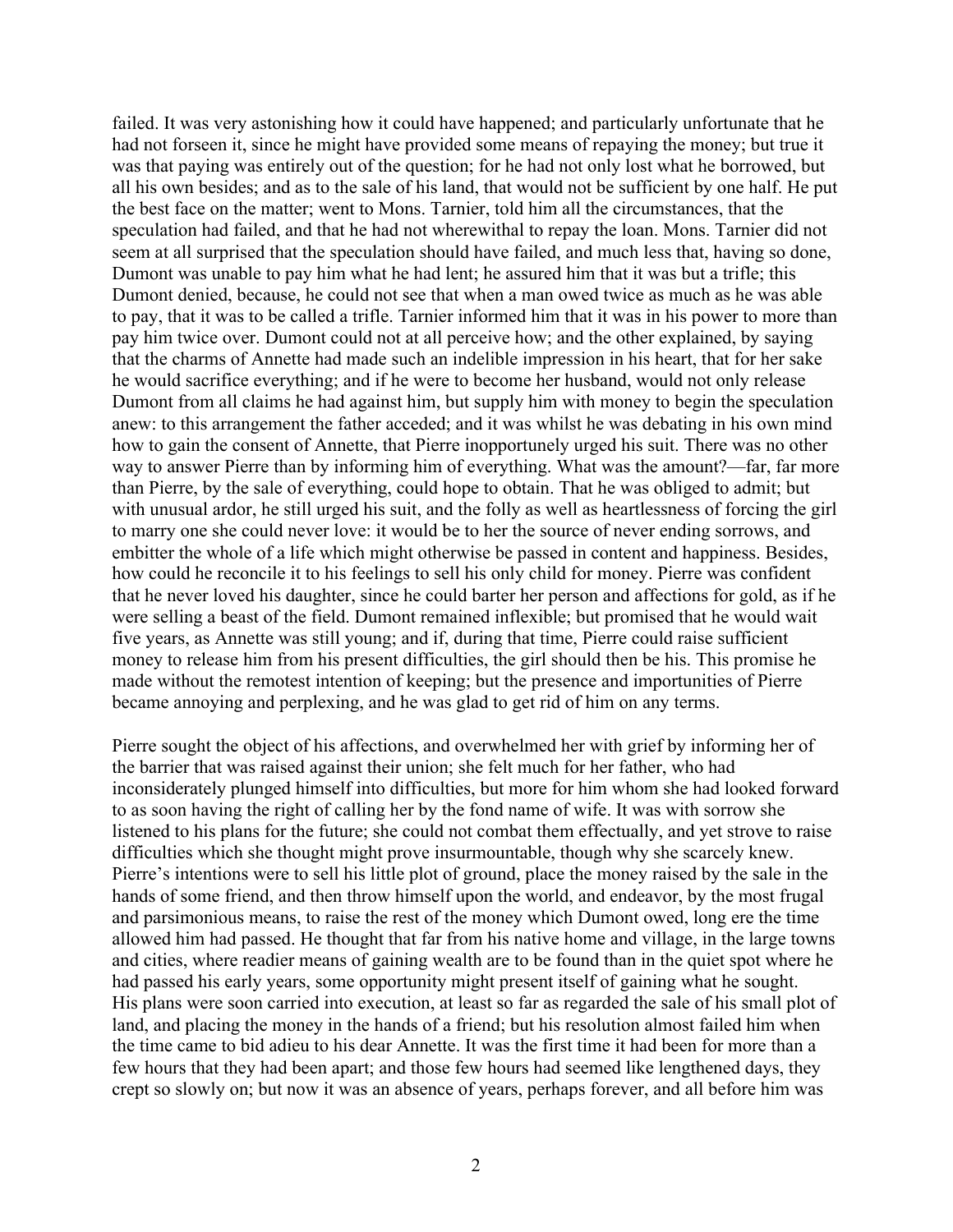uncertainty; he might prosper, he might not. It was a venture in the lottery of life. Annette accompanied him until they reached the main road leading to Paris, and, leaning against a stump of a tree, remained watching him as the rise and fall of the road brought him at intervals to her view; nor was it until the turning of the road shut him from her sight, that she felt she was truly alone; her feelings almost mastered her; but striving to subdue them, she sought the village, which had now lost every charm, and could only bring to mind the remembrance of many happy hours.

Intelligence was occasionally received at the village respecting Pierre: the first they heard of him was, that being at Clermont during the time the Conscription was drawing, the son of a rich banker of the town had the misfortune to be drawn, and not being partial to a military life, particularly in the station assigned to him, had striven by every means to obtain a substitute; this was not an easy thing to do, the previous Conscription having taken most of those who were suitable, and the others held back, in hopes of being tempted by something considerable. The young man offered what to Pierre seemed a large sum, and he accepted it, transmitted the money to the friend who had the care of the rest, and became a soldier. The next intelligence they received was, that he had been draughted into a regiment of Hussars, and was one of those in the expedition to Russia; and the third and last was after a long lapse, and brought the news of the disastrous retreat from Moscow, and the death of Pierre, who had fallen a victim to the severity of the climate.

It was shortly after the news of Pierre's death arrived, that Mons. Tarnier declared, that as every means of raising the money by Pierre's endeavors was now at an end, that he must either be paid or receive the hand of Annette; and was incessantly talking to the poor girl about huissiers, arrets, and prisons, which would be her father's doom, unless she yielded her consent to become his wife. If she turned to her father praying not to be sacrificed to the man she abhorred and detested, who had been the cause of her own unhappiness and Pierre's death, still the same din of prisons and persecutions of the law rang in her ears; and finding no relief, no one to say a kind consoling word, the almost broken-hearted girl became as passive and spiritless as her admirer wished. There was but one thing she clung to with any degree of pertinacity, and that was for the marriage not taking place until the expiration of the five years; it wanted but eighteen months she had promised Pierre to wait; and if he were dead she did not feel absolved from her promise; it was but that one boon she asked; would they deny her; it could be of little consequence to them, whilst to her it would be the means of rendering her future years less bitter, to think she had not broken her faith with him whom she had so fondly loved. But at this they laughed; it was merely an idle scruple, there was no cause for postponing the marriage, delays were dangerous; and the result was, that Tarnier led to the altar the vestige of the once blooming Annette. Her bright sparkling eye had lost all its former lustre; her cheeks were blanched with an almost unearthly whiteness; and the faint and scarcely heard responses that fell from the bride, found the greatest difficulty in gaining utterance. It was a truly sad wedding; none seemed joyous; it was more like the ceremony of a young and fair creature taking those vows which forever shut her from the pleasures of the world she had scarce began to taste, and which she knew would immure her till death in the dark walls of a cloister.

So far Mons. Tarnier considered himself a happy man. But men have different feelings as to what constitutes happiness; and many cannot know them without the object of their choice has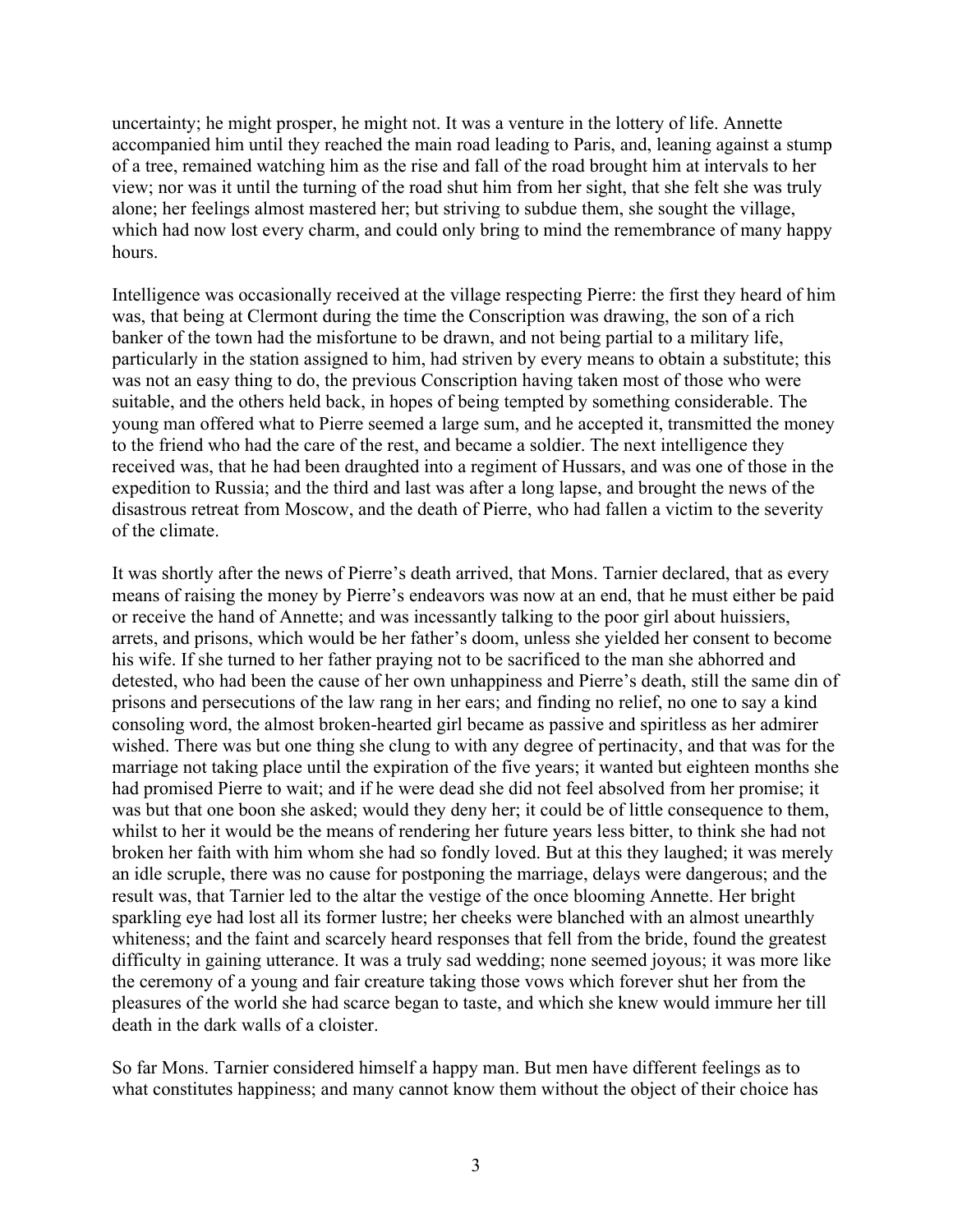some kindred affection; but this was not his case. He never even thought if the poor sad creature he had made his wife had either feelings or affections. He had seen her when her heart was light and gay, the glow of health upon her cheeks, and the smile upon her countenance. Had he loved? No, not for an instant. It was partly brutal passion, but more the desire of possessing that which everyone admired. To effect his purpose, he had left nothing unturned, no lie, no deceit, everything that villainy could bring into play he had employed; and when he triumphed, what was it over? a poor broken-hearted girl. A great triumph truly.

It was towards the close of a beautiful summer's day that the comparative coolness of the evening had tempted Annette to stray some distance from home; she was alone, for her husband seldom offered to be the companion of her walk, nor did she wish it. There was no communion of feeling betwixt them; and her own musings were more congenial to her mind than the illtimed remarks and sarcastic observations that he generally used when they were together. She had wandered, without being aware, to the turning of the road where she had parted with Pierre. It had often since her marriage been the place she had sought to wile away an hour in meditation, and always left with sadness to seek a home, the sight of which she abhorred. The stump of a tree was still there; and, leaning against it, she tried to forget the intervening time since she had last seen Pierre. Strange, she thought, that it should have been on this very day five years ago that we stood here together for the last time. Little did I then think it was forever we parted; that from thence I should have to date long years of misery; but I feel it cannot last much longer; forebodings come across my mind that I shall not long remain one of earth's creatures. I have nothing in life to wish the day far off, would it were here. Her attention was at that moment attracted by the approaching sounds of horse's steps. She looked towards the road; it was merely an officer and his servant, who seemed following the high road to Nismes; and she turned towards home. The officer at that moment pulled up his horse, and, dismounting, came towards her. Had she been strong enough, she would have increased her pace, but her weakness forbade it. "Unhand me, sir," she exclaimed, as he clasped her in his arms; "is it like an officer and a gentleman to insult an unprotected woman?"

"What, Annette!"

"Let me go, sir, I beseech you."

"Surely you do not know me."

"I do not, sir, nor do I wish."

"Not wish! Is it so, Annette; is this your welcome after years of absence; has time then wrought so great a change? I did not expect this."

"I do not understand this language. It is but adding to your insult. I say let me go, sir, I do not know you."

"Not know me!" said he; at the same time releasing her. "The Pierre of former days has then been forgotten. Well, well, I will not force myself upon your remembrance." Saying which, he turned away.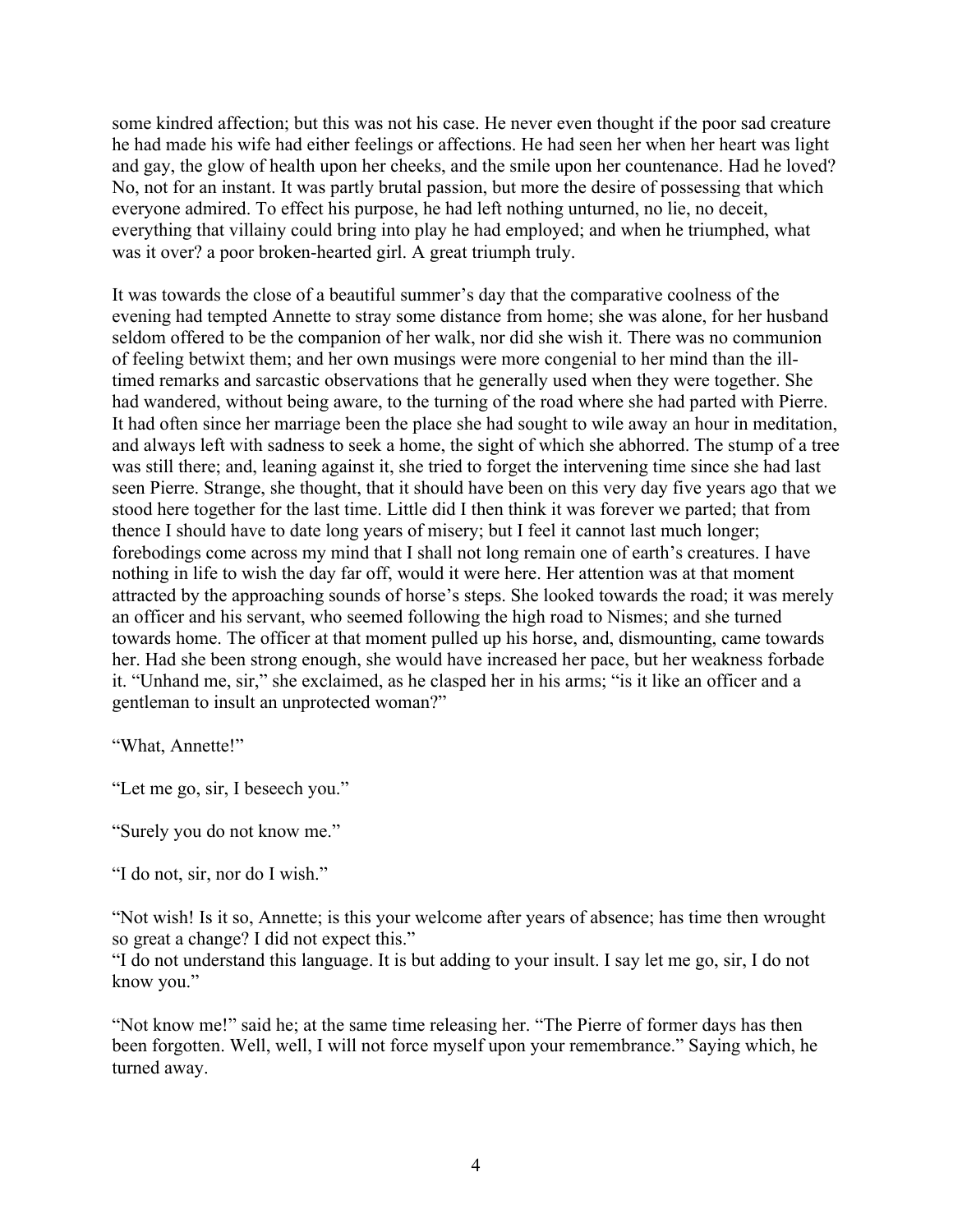"Oh, sir, stay an instant. You spoke of Pierre: I will listen to you if you will speak to me of him. I have not heard that name for many a day, save when I have spoken it to myself." "Why should I speak to you of him. Surely it were better he should speak himself. Look, Annette," said he, lifting off at the same time his military cap; "are these features so altered that you cannot recognise them?"

"Merciful heavens, what do I see! It cannot be; and yet that face—yes, yes, it must be; it is not to be mistaken."

Saying which, she rushed into his arms, and remained for some moments, resting her head upon his breast.

"You are a strange girl, Annette; but you look pale and ill."

"Do I, Pierre? I do not feel so. I am happy, very happy; but look at me, and tell me, am I dreaming?"

"Why, I almost think you are, or you would not have been so long ere you recognised me."

"Oh, Pierre, I did not expect a moment such as this. I feel so light and gay, so happy I have not been for many a long day. Look, Pierre, there is the old tree where we parted; it has not yet been cut down. And look, farther on is the village; you must remember them."

"Yes, Annette, indeed I do. They have been present to my mind full often. And how has the tedium of the night watch been beguiled when I have thought of thee. I have prospered in the world, Annette; I am rich and honored. I have been noticed by the Emperor, who has made me what I am. I rendered him some unexpected assistance at the retreat of Moscow; since which he has never forgotten me, and has kept me near his person; by which means I escaped the fate of my former unfortunate regiment. But what would all that I have attained, be without thee. No; I have but coveted them to share with you; we shall indeed be happy.

"Oh yes, Pierre, very happy."

"This is the last day of the five years. When I left I did not expect to return such as I am. What pleasure it will be for me to present you at Court when we are married."

"Married did you say, Pierre?"

"Yes, Annette, I did say married; what is there to make you so shudder at the word?"

"Oh I have been deceived, cruelly deceived. I see through it now. It was all false they told me; and they knew it too. Oh Pierre, I have been wronged, cruelly wronged; I have been made to believe you dead, and—"

"And what?"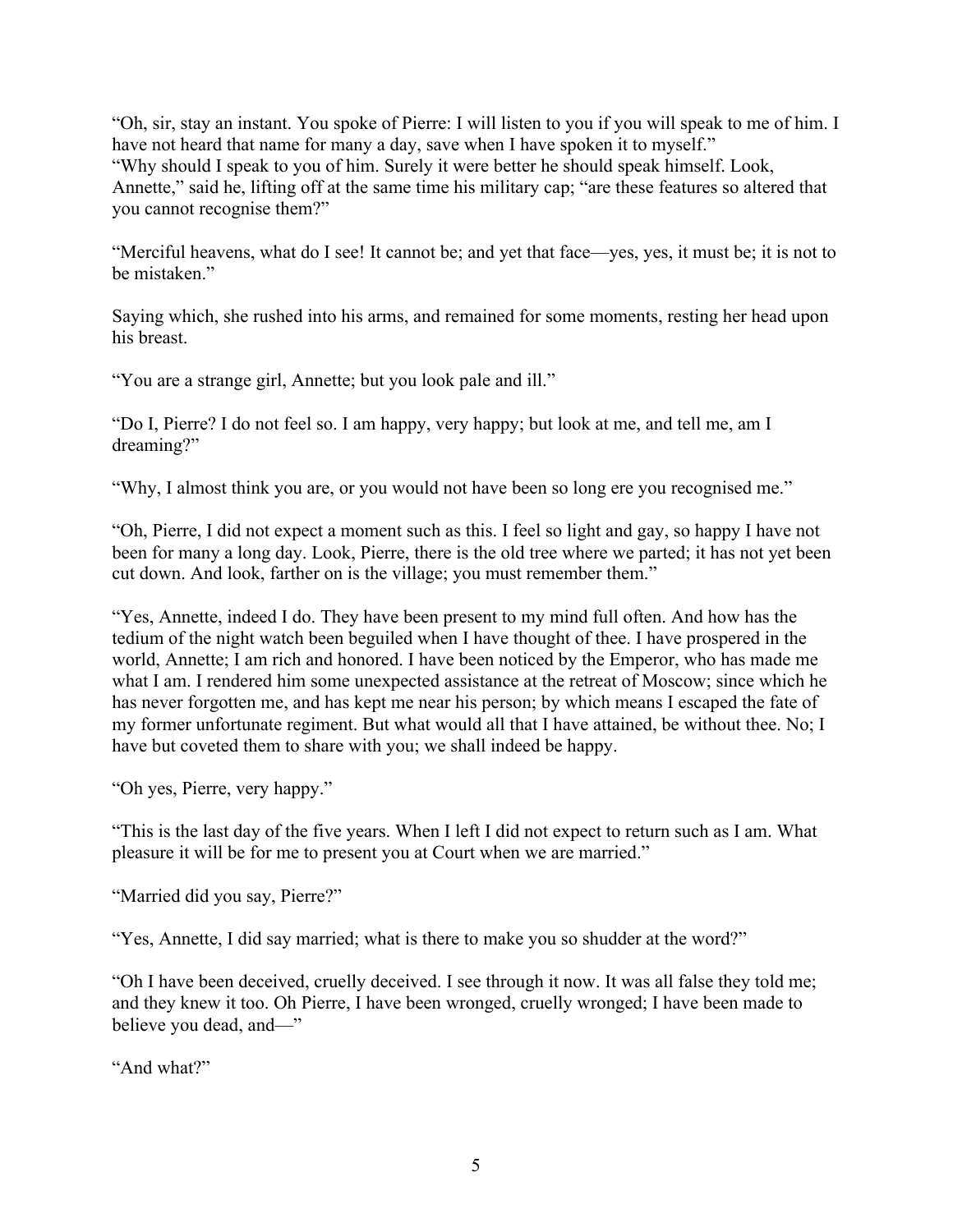"To save my father from destruction, I became the wife of—oh, for mercy's sake, do not look so upon me, I cannot bear it." "But my letters!"

"I have never received any."

"There has been some foul villainy at work; and by it I have been robbed of that I have looked for many years so fondly to. Tell me, is it that man Tarnier whose wife you now are?"

"Yes, Pierre, it is indeed the same."

"May the deadliest curse of man light on him, and sink him to perdition. But why do I use the weapons of a woman? I will have revenge, deep and bitter revenge; if he has the power to injure me, so has he to atone for it. Annette, it is not against thee I would hurl the passion my injury has called up. You look so weak and ill, you would disarm a madman of his fury. Lean upon my arm, and I will lead you to the village."

When they had arrived nearly at her home she was almost exhausted; but, ere parting, she promised Pierre to meet him on the following day at the old tree; and, after folding her in his arms, and imprinting many a kiss on her pale cheeks, he hurried away, venting the deepest curses on the man who had robbed him of his heart's dearest object.

On the following day Annette was in no condition to keep her engagement. The surprise she had received—the feelings of disappointment at the deceit which she found had been practised to induce her to become the wife of the man she detested, had proved too much for her; the mind had sunk beneath the overwhelming weight of despondency; she but gathered together the small remnant of her strength to vent it out in loud and incoherent ravings; and, as her weakness grew upon her, they subsided into prayers for forgiveness. Nature at length could bear no more; and looking up to heaven for that she had not power to ask, her spirit passed from earth. On leaving Annette, Pierre had hastened to discover by what means his letters had been intercepted, and was not much surprised at finding that Tarnier had contrived to gain possession of them, and fabricated the news of his death, which he well knew had not taken place. He was on his road towards the village the day after, to keep his appointment, when he was informed of the death of Annette. The information staggered him at the moment; but he tried to suppress any outward emotion; the contracted brow and heaving breast, however, showed plainly that the feelings were striving to burst forth. It was but the promise of revenge that kept them down, then they might burst forth as they would.

Mons. Tarnier was standing in one of his rooms looking over some directions for his wife's funeral, which he had just written down, when Pierre was shown into him. It was the day after that on which she died. He looked up, but could not recognise his visitor, who, much to his alarm, the moment he had entered turned the key in the door.

"Pray, sir," said he, "what am I to understand by this?"